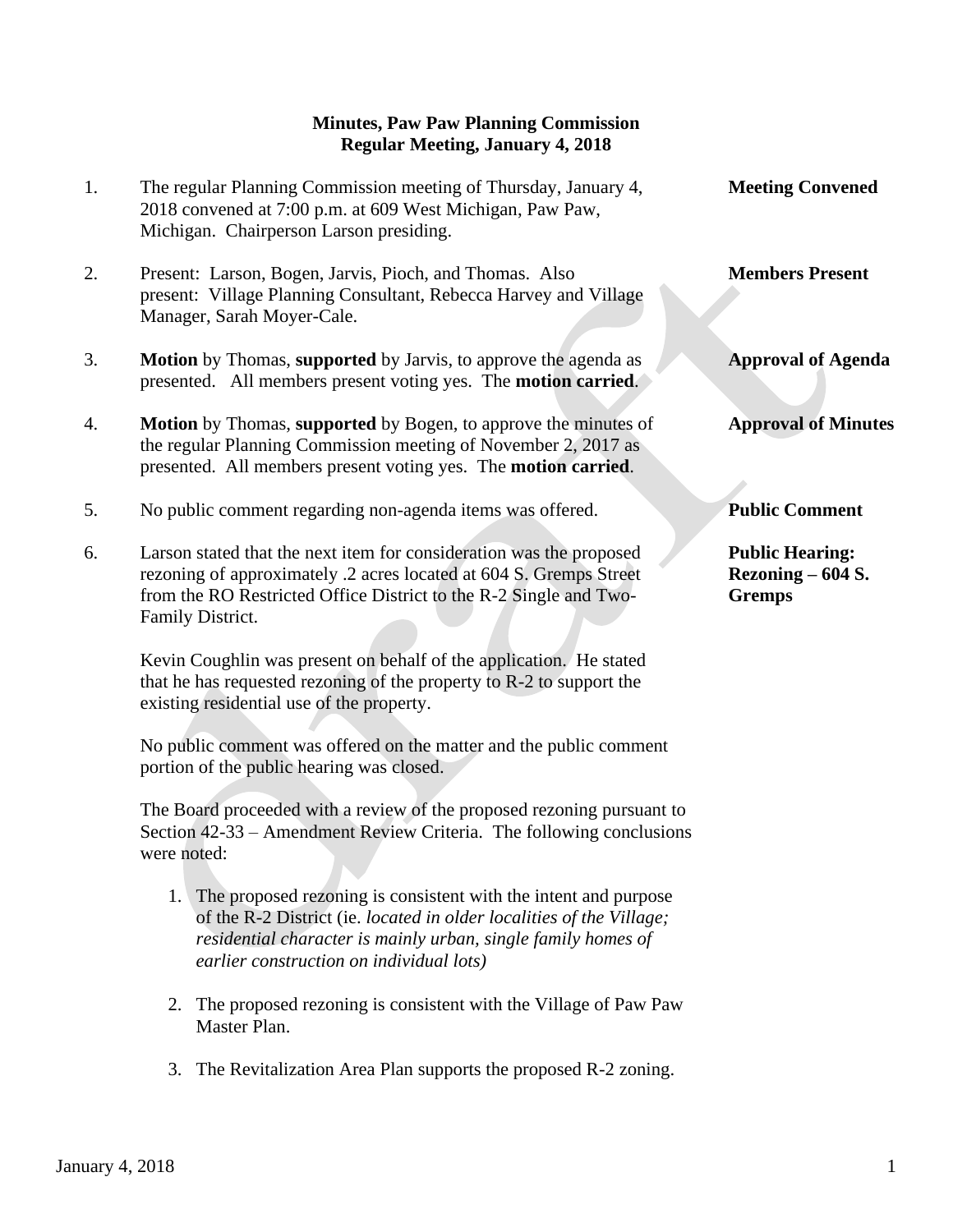- 4. The proposed rezoning will remove the only RO zoning in an area of R-2 zoning and support single family residential use of the property.
- 5. The requested rezoning will eliminate an existing 'spot zone'.
- 6. The proposed rezoning will remove an inconsistent zoning pattern and will not serve to stimulate similar requests.
- 7. The proposed rezoning is consistent with the zoning of the surrounding area and will support the existing use of the property.
- 8. A division of the property would not be viable within the R-2 District, but the lot is adequate in size to meet development standards.
- 9. The proposed rezoning will allow continued use and future redevelopment of the site for single family residential.
- 10. The proposed R-2 District will not allow land use more intense than the existing RO District. Instead, the rezoning will prevent the introduction of nonresidential (and potentially more intense) land use into this established residential area.

 **Motion** by Thomas, **supported** by Jarvis, to recommend Village Council approval of the proposed rezoning of 604 S. Gremps Street from the RO Restricted Office District to the R-2 Single Family and Two-Family District based upon the conclusions of the rezoning criteria set forth in Section 42-33 – Amendment Review Criteria. All members present voting yes. The **motion carried**

**7.** Larson stated that the next item for consideration was a request by Mark **New Business: SPR-** Lipson for the reissuance of Site Plan Approval for the proposed **Performance** Performance Fieldhouse. The subject property is located at 1027 East **Fieldhouse** and is within the B-2 General Business District.

 Harvey explained that on January 4, 2017, the Planning Commission granted Special Land Use Permit and recommended Site Plan Approval for the removal of an existing building and one ball field on the site and the construction of a 31,200 sq ft indoor recreation facility with related site improvements. She noted that, to date, the existing building has been removed and site work commenced.

 Harvey stated that Section 42-402 (7) requires that approved site plans commence construction within 1 year after the date of approval by the Village Council . . and that site plans failing to comply are deemed expired.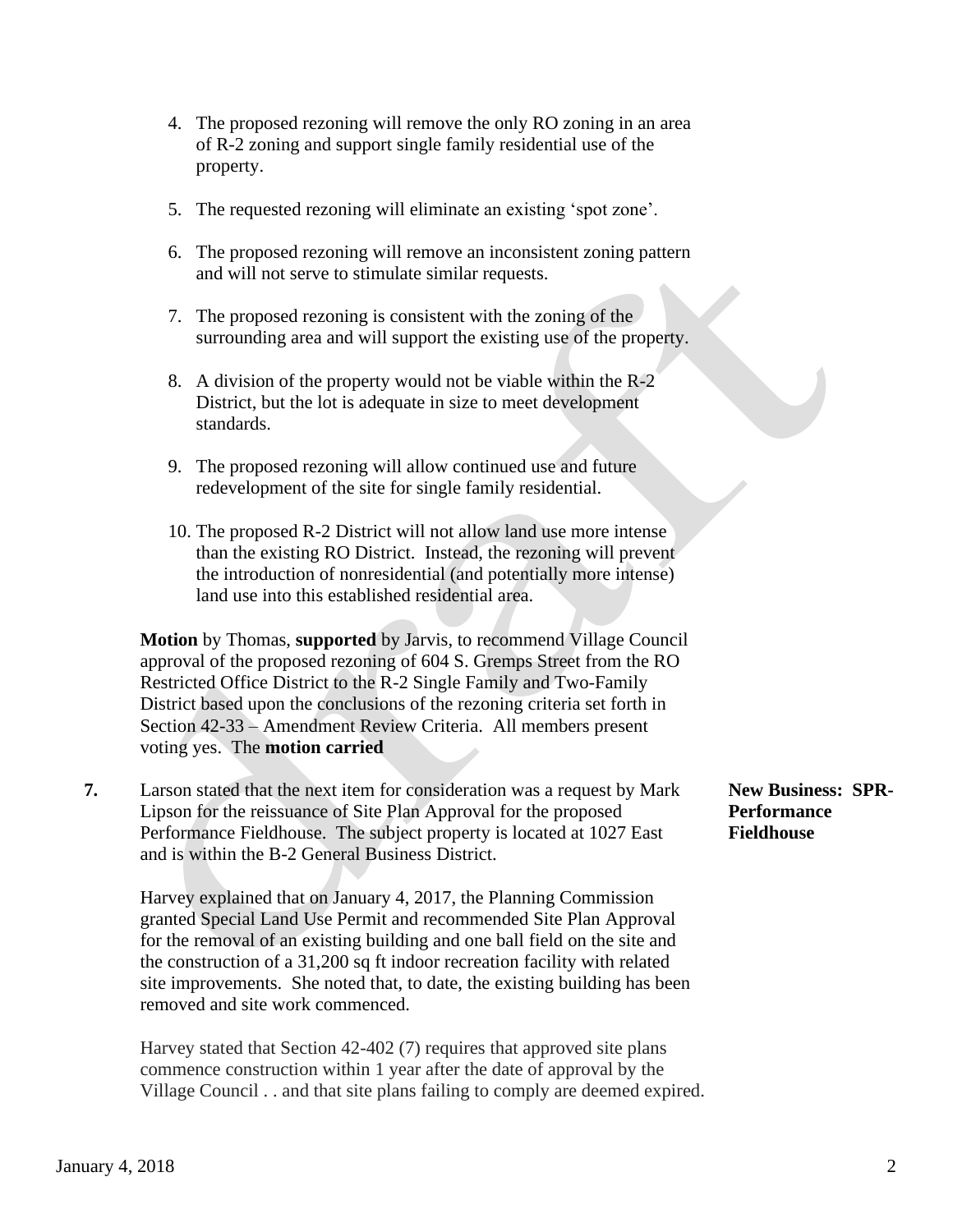She noted that the site plan for Performance Fieldhouse was approved by the Village Council on January 9, 2017. Accordingly, the site plan approval for Performance Fieldhouse will expire on January 9, 2018.

 Harvey advised that the applicant requests that Site Plan Approval for the proposed project be 'reissued' to avoid expiration of the approval granted on January 9, 2017 . . and to facilitate the start of construction in January, 2018.

 She further noted that the following modifications to the previously approved site plan are also proposed:

- o construction of the approved 31,200 sq ft building in 2 phases: Phase 1 15,840 sq ft (132 ft x 120 ft); Phase 2 – 15,360 sq ft (128 ft x 120 ft)
- o establishment of required parking in 2 phases
- o redesign of the approved fabric covered steel building to a proposed metal building

 John Howe, Delta Designs, was present on behalf of the applicant. He provided a detailed overview of the request, highlighting the elements of the new building design.

 Lengthy Planning Commission discussion ensued regarding building height and size; building materials; and, the design of the building walls and entry. The following conclusions were noted:

- The proposed phase-approach in the construction of the building does not involve a change in the location or orientation of the approved building and is acceptable.
- The proposed phase-approach in the construction of the building will reduce the parking requirement for Phase 1 to 85 spaces. The proposed reduction in pavement will provide 111 spaces, in compliance with parking standards.
- The proposed modification to the parking lot in Phase 1 will not significantly alter approved access or site circulation.
- Pursuant to the building design standards set forth in Section 42-225,

: the proposed use of color every 30 ft in length of the building is an acceptable means by which to provide a 'visual break' in the faces of the walls;

: the entry is proposed to incorporate glass and include a small roof . . which is generally in keeping with the standard, but the size of the wall requires that additional attention be paid to the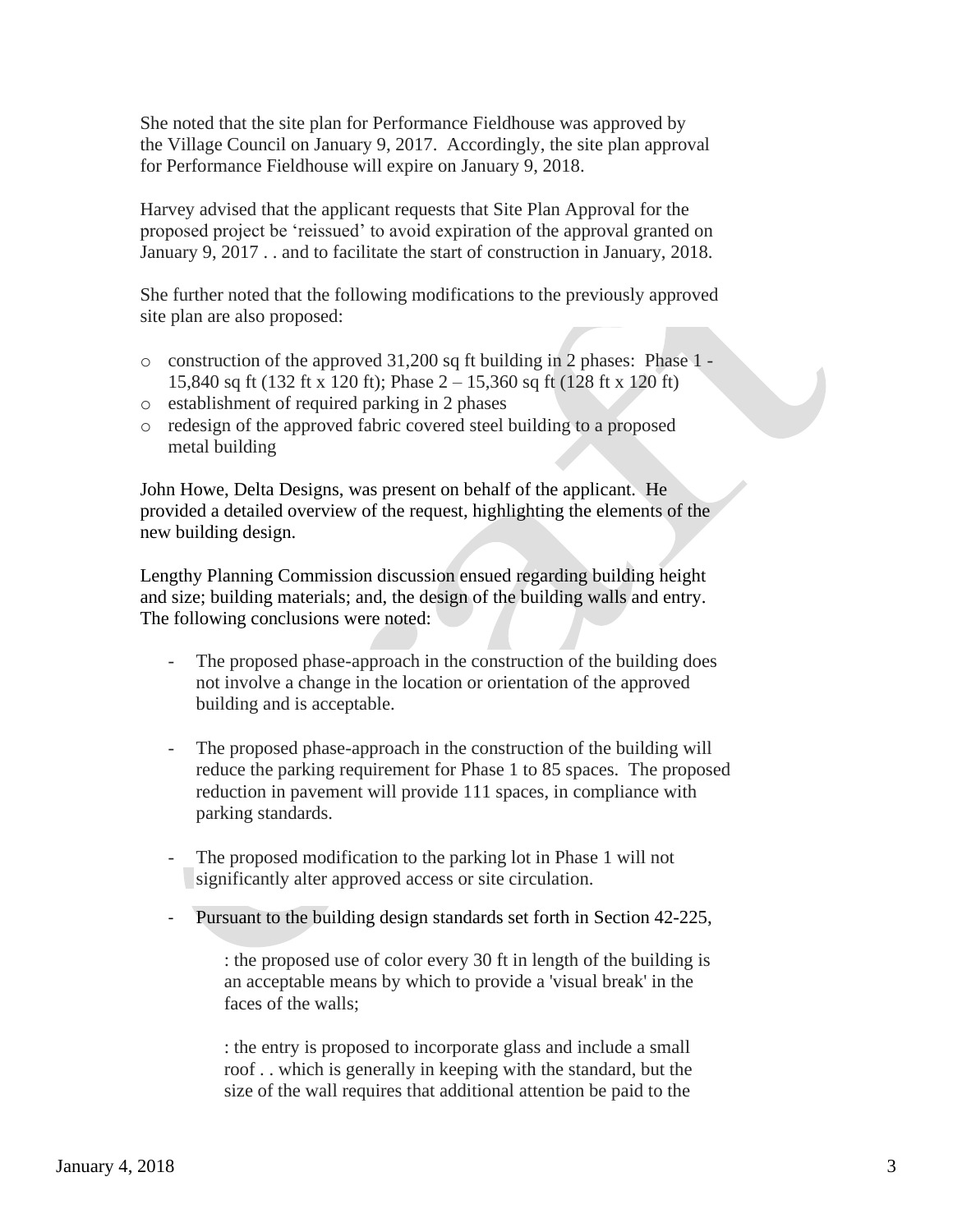entry in order to render it 'prominent',

 **Motion** by Pioch, **supported** by Bogen, to recommend Site Plan Approval based upon a finding that the proposal meets the Site Plan Review Criteria set forth in Section 42-402 (4) and substantially conforms to the site plan approved on January 9, 2017, **subject to the following conditions**:

- 1. Substantial landscaping shall be established near the building entry to assist in rendering it 'prominent', as required by Section 42-225, and shall be shown on the required landscape plan.
- 2. Construction of Phase 2 shall begin within 1 year of occupancy of Phase 1 . . or the site plan shall be deemed expired.
- 3. Compliance with the conditions of site plan approval granted on January 9, 2017.

*January 9, 2017 Conditions of Site Plan Approval*

- 1. The provision of required parking lot screening along the east boundary.
- 2. Compliance with outdoor lighting requirements set forth in Section 42-405.
- 3. Compliance with applicable building design requirements.
- 4. Submission of a final landscape plan that meets applicable landscape requirements.
- 5. Fire Department review/approval.
- 6. Village Department of Public Works review/approval of utility extensions/connections and the proposed method of storm water disposal.
- 7. Proposed signage shall comply with the applicable provisions of Article VI and shall be reviewed/approved through the permit process.
- 8. Compliance with all applicable Federal, State and Local codes/ordinances.

All members present voting yes. The **motion carried**

**8.** Larson stated that the Planning Commission considered the request **Ongoing Business:** to allow the keeping of bees and chickens in the Village and, **Text Amendment**